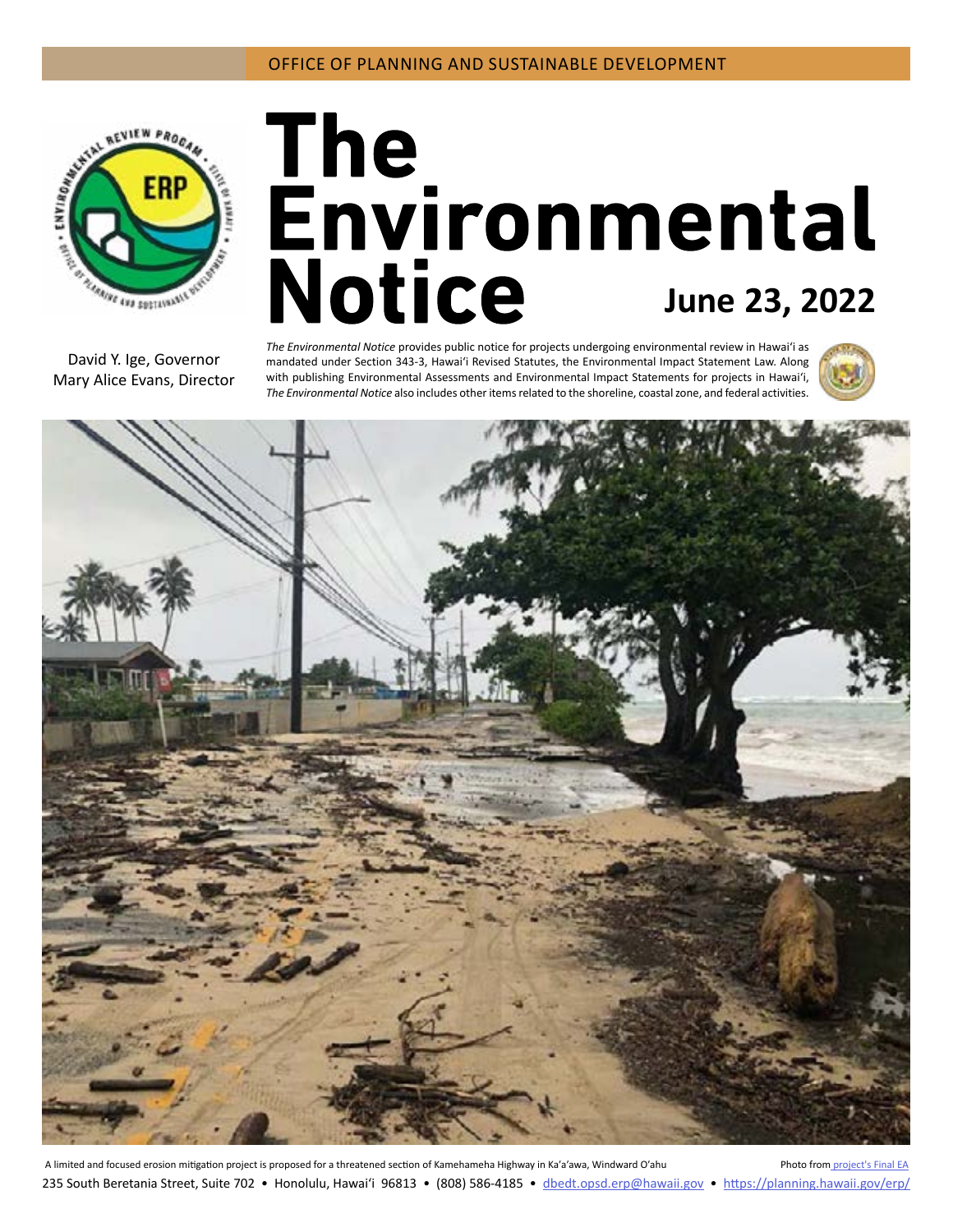## Table of Contents

| HAWAI'I                                                                                                                     |  |
|-----------------------------------------------------------------------------------------------------------------------------|--|
| Pastorek Single-Family Residences in the Conservation District at Maku'u--Draft EA (AFNSI) <sub>-------------------</sub> 3 |  |
|                                                                                                                             |  |
| O'AHU                                                                                                                       |  |
|                                                                                                                             |  |
|                                                                                                                             |  |
| <b>CHAPTER 25, REVISED ORDINANCES OF HONOLULU</b>                                                                           |  |
|                                                                                                                             |  |
|                                                                                                                             |  |
|                                                                                                                             |  |
| <b>COASTAL ZONE MANAGEMENT NOTICES</b>                                                                                      |  |
|                                                                                                                             |  |
|                                                                                                                             |  |
| <b>SHORELINE NOTICES</b>                                                                                                    |  |
|                                                                                                                             |  |
|                                                                                                                             |  |
|                                                                                                                             |  |
|                                                                                                                             |  |

## Announcement

Preparers of Environmental Assessments and especially Environmental Impact Statements are reminded to pay close attention to the content requirements established in the administrative rules [\(HAR Chapter 11-200.1\)](https://files.hawaii.gov/dbedt/erp/Laws/2019-HAR-11-200.1-Signed.pdf). There have been instances when submitted Final EAs or EISs are found to be not in compliance with such requirements; such documents have to be edited and then re-submitted for a second publication prior to being found acceptable. Please [contact](mailto:dbedt.opsd.erp%40hawaii.gov?subject=) our office for further guidance.

# Statewide Map of New HRS Chapter 343 Documents & Determinations

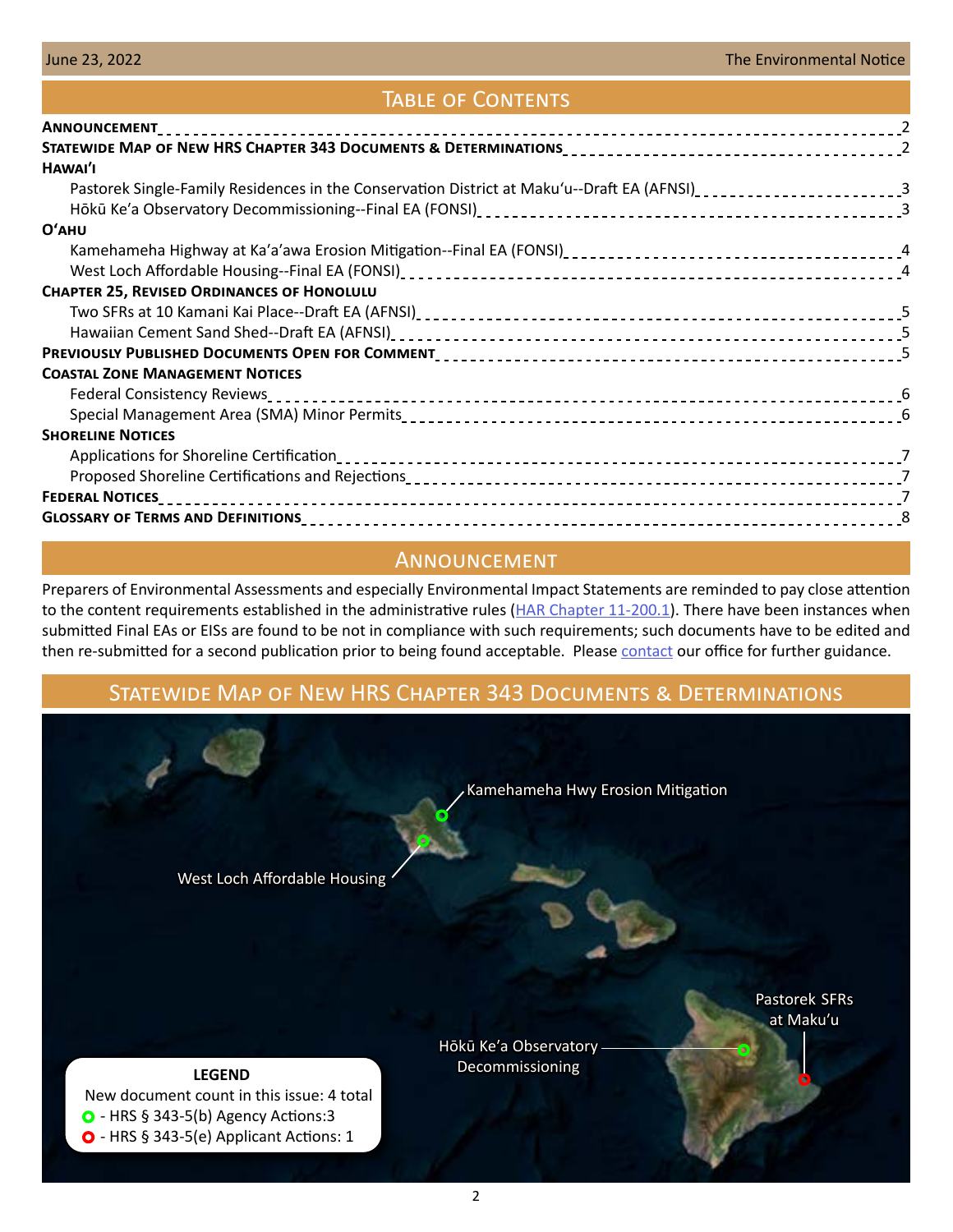<span id="page-2-0"></span>

| HAWAI'I                                                                                    |                                                                                                                                                                                                                                              |  |  |  |
|--------------------------------------------------------------------------------------------|----------------------------------------------------------------------------------------------------------------------------------------------------------------------------------------------------------------------------------------------|--|--|--|
| Pastorek Single-Family Residences in the Conservation District at Maku'u--Draft EA (AFNSI) |                                                                                                                                                                                                                                              |  |  |  |
| <b>HRS §343-</b><br>5(a) Trigger                                                           | (2) Propose any use within any land classified as a conservation district                                                                                                                                                                    |  |  |  |
| District(s)                                                                                | Puna                                                                                                                                                                                                                                         |  |  |  |
| TMK(s)                                                                                     | (3) 1-5-010: 026 & 027                                                                                                                                                                                                                       |  |  |  |
| Permit(s)                                                                                  | Conservation District Use Permit, Special Management Area Permit, Plan Approval and Grubbing, Grading, and Building<br>Permits, Wastewater System Approval, Water Well Permit, Aquaculture Pond Management Plan Approval.                    |  |  |  |
| <b>Approving</b><br>Agency                                                                 | State of Hawai'i, Board of Land and Natural Resources<br>K. Tiger Mills, (808) 587-0382, kimberly.mills@hawaii.gov<br>Dept of Land and Natural Resources, Office of Conservation and Coastal Lands, 1151 Punchbowl St., Honolulu, HI 96813   |  |  |  |
| <b>Applicant</b>                                                                           | Ryan Pastorek; 533 Fernwood Pacific Drive, Topanga, CA 90290-3209<br>(310) 248-3147, ryanpastorek@gmail.com                                                                                                                                  |  |  |  |
| <b>Consultant</b>                                                                          | Land Planning Hawai'i LLC; 194 Wiwo'ole Street, Hilo, HI 96720<br>John Pipan, (808) 333-3391, john@landplanninghawaii.com                                                                                                                    |  |  |  |
| <b>Status</b>                                                                              | Statutory 30-day public review and comment period starts. Comments are due by July 25, 2022. Please click on title link<br>above to read the document, then send comments to the approving agency and copy the applicant and the consultant. |  |  |  |

Mr. Ryan Pastorek is seeking a Special Management Area (SMA) Use Permit and two (2) Conservation District Use Permits (CDUP) to construct two (2) single-family residences. Each residence is proposed to be on separate, but adjacent Parcels identified as TMKs (3) 1-5-010:026 and :027. The project objective is to build one (1) single-family residence on each of the adjacent Parcels for use by the applicant and his family. Consolidation and re-subdivision are being requested to allow for lesser impact on the more heavily vegetated lot (Parcel 027), and greater setbacks to the neighboring residence to the south for less impacts associated with scenic views, noise, and air quality. Proposed supporting infrastructure for the Properties includes a single gravel driveway serving both homes, a well for water, Individual Wastewater Systems (IWS) approved by the Department of Health (DOH), an aquaculture pond, and less than one (1) acre for grazing.

## **Hōkū Ke**ʹ**[a Observatory Decommissioning--Final EA \(FONSI\)](https://files.hawaii.gov/dbedt/erp/Doc_Library/2022-06-23-HA-FEA-Hoku-Kea-Observatory-Decommissioning.pdf)**

| HRS §343-          | (1) Propose the use of state or county lands or the use of state or county funds                     |  |  |  |
|--------------------|------------------------------------------------------------------------------------------------------|--|--|--|
| 5(a) Trigger       | (2) Propose any use within any land classified as a conservation district                            |  |  |  |
| District(s)        | Hāmākua                                                                                              |  |  |  |
| TMK(s)             | $(3)$ 4-4-015:009 (por.)                                                                             |  |  |  |
| Permit(s)          | HRS 6E, Conservation District Use Permit, County Grading Permit, County Building (Demolition) Permit |  |  |  |
| Proposing/         | State of Hawai'i, University of Hawai'i at Hilo                                                      |  |  |  |
| <b>Determining</b> | Gregory Chun, (808) 375-6038, gchun711@hawaii.edu                                                    |  |  |  |
| Agency             | 200 W. Kawili Street, Suite 202, Hilo, HI 96720                                                      |  |  |  |
| Consultant         | SSFM International; 99 Aupuni Street, Suite 202, Hilo, HI 96720                                      |  |  |  |
|                    | Jennifer Scheffel, (808) 375-6038, jscheffel@ssfm.com                                                |  |  |  |
| <b>Status</b>      | Finding of No Significant Impact (FONSI) determination                                               |  |  |  |

The University of Hawai'i at Hilo (UH Hilo) intends to decommission the Hōkū Ke'a Observatory. The Proposed Action includes full removal of the Observatory Building and Generator Buildings and associated telecommunications and electrical infrastructure and partial (minimal) restoration.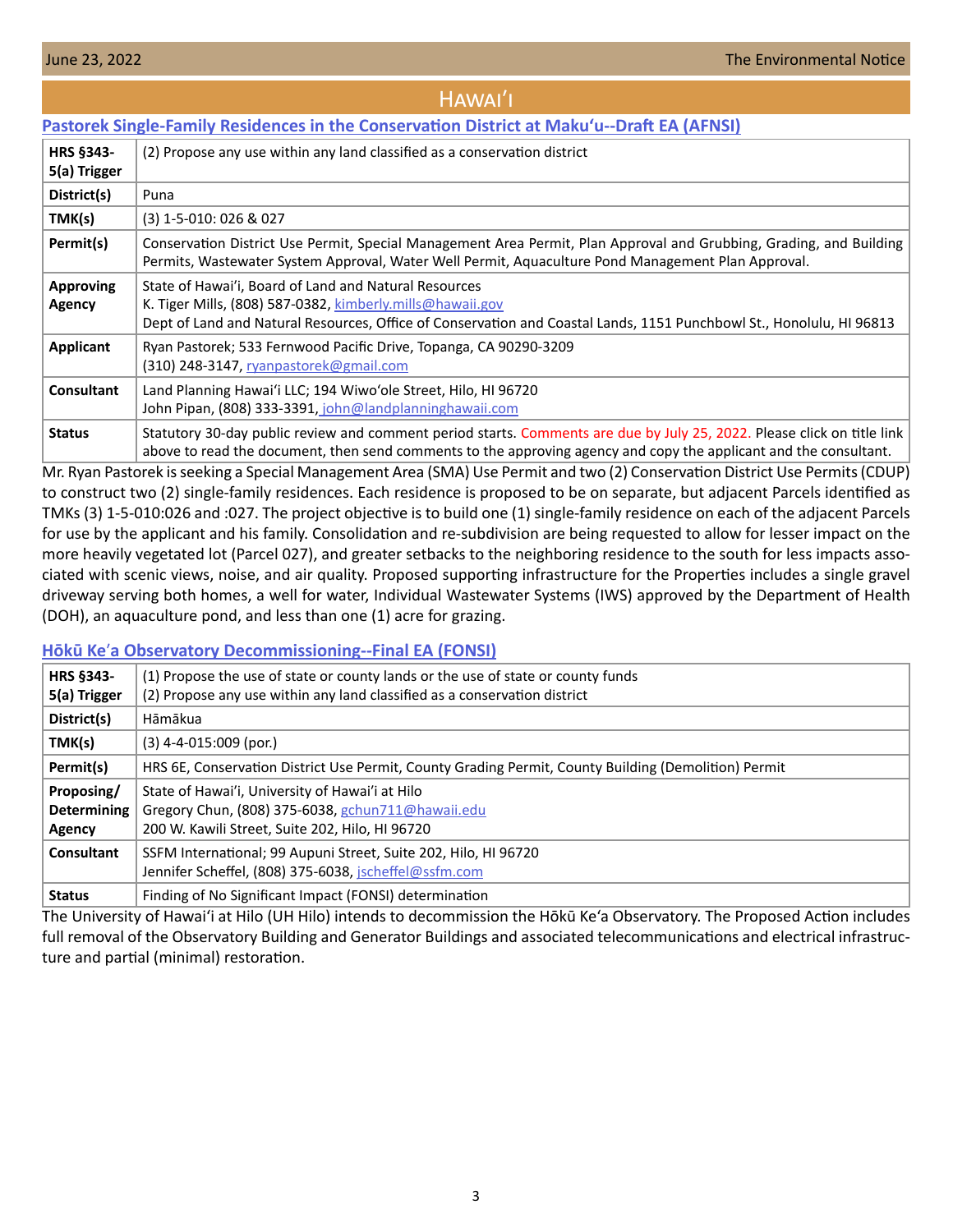<span id="page-3-0"></span>

| $O'$ AHU                                   |                                                                                                                                                                                                              |  |  |  |  |
|--------------------------------------------|--------------------------------------------------------------------------------------------------------------------------------------------------------------------------------------------------------------|--|--|--|--|
|                                            | Kamehameha Highway at Ka'a'awa Erosion Mitigation--Final EA (FONSI)                                                                                                                                          |  |  |  |  |
| <b>HRS §343-</b><br>5(a) Trigger           | (1) Propose the use of state or county lands or the use of state or county funds<br>(2) Propose any use within any land classified as a conservation district<br>(3) Propose any use within a shoreline area |  |  |  |  |
| District(s)                                | Ko'olauloa                                                                                                                                                                                                   |  |  |  |  |
| TMK(s)                                     | $(1) 5 - 1 - 002:025$                                                                                                                                                                                        |  |  |  |  |
| Permit(s)                                  | State Conservation District Use, Department of the Army                                                                                                                                                      |  |  |  |  |
| Proposing/<br><b>Determining</b><br>Agency | State of Hawai'i, Department of Transportation<br>Jiangli Guo, (808) 832-3405, jiangli.guo@hawaii.gov<br>2530 Likelike Highway, Honolulu, HI 96819                                                           |  |  |  |  |
| <b>Consultant</b>                          | Sea Engineering, Inc.; 41-305 Kalaniana'ole Highway, Waimanalo, HI 96795<br>Scott Sullivan, (808) 460-3437, ssullivan@seaengineering.com                                                                     |  |  |  |  |
| <b>Status</b>                              | Finding of No Significant Impact (FONSI) determination                                                                                                                                                       |  |  |  |  |

The project site is an approximately 450-foot length of roadside shoreline along Hawaiʹi State Route 83 (HI-83), known as Kamehameha Highway. Kamehameha Highway is the only highway serving windward Oʹahu coastal communities, and is the primary access for police, fire, and emergency medical services. The project site is located on the makai side of the highway, in the community of Ka'a'awa, and is located directly seaward of Ka'a'awa Elementary School. A 400-foot-long section of Kamehameha Highway has become undermined due to shoreline erosion. The undermining has destabilized the highway shoulder, and if it continues may result in damage to the highway itself. The proposed action is to construct an engineered sloping rock revetment to mitigate the erosion threat to the highway. The revetment crest will be +8 feet, and the structure will be approximately 24 feet wide and approximately 450 feet long.

## **[West Loch Affordable Housing--Final EA \(FONSI\)](https://files.hawaii.gov/dbedt/erp/Doc_Library/2022-06-23-OA-FEA-West-Loch-Affordable-Housing.pdf)**

| <b>HRS §343-</b><br>5(a) Trigger           | (1) Propose the use of state or county lands or the use of state or county funds                                                                                                                                                                                                                                                        |
|--------------------------------------------|-----------------------------------------------------------------------------------------------------------------------------------------------------------------------------------------------------------------------------------------------------------------------------------------------------------------------------------------|
| District(s)                                | 'Ewa                                                                                                                                                                                                                                                                                                                                    |
| TMK(s)                                     | $(1)$ 9-1-122: 004                                                                                                                                                                                                                                                                                                                      |
| Permit(s)                                  | National Pollutant Discharge Elimination System (NPDES) Permit: Dept. of Health; Chapter 201H Approval, Building Permits,<br>Certificate of Occupancy, Construction Dewatering Permit, Grading and Stockpiling Permits, Trenching Permit: Dept. of<br>Planning and Permitting; Sewer Connection Permit: Dept. of Environmental Services |
| Proposing/<br><b>Determining</b><br>Agency | City and County of Honolulu, Department of Land Management<br>Cameron Lowry, (808) 768-4294, cameron.lowry@honolulu.gov<br>558 South King Street, Honolulu, HI 96813                                                                                                                                                                    |
| <b>Consultant</b>                          | Environmental Communications Inc.; P.O. Box 236097, Honolulu, HI 96823<br>Taeyong Kim, (808) 528-4661, environcom1@gmail.com                                                                                                                                                                                                            |
| <b>Status</b>                              | Finding of No Significant Impact (FONSI) determination                                                                                                                                                                                                                                                                                  |

The proposed project was conceived as an affordable rental housing project that would provide much needed housing inventory to the 'Ewa District for income qualified residents. The City and County of Honolulu Department of Land Management solicited developers for this City and County of Honolulu-owned site through a Request for Proposals (RFP) selection process. The project was awarded to Stanford Carr Development LLC and its project development entity Komohale West Loch LLC. The proposed project will consist of 127 affordable units located in seven (7) separate three story buildings configured around a single level central community center. Parking will be located throughout the site at ground level and will offer convenient access to each building.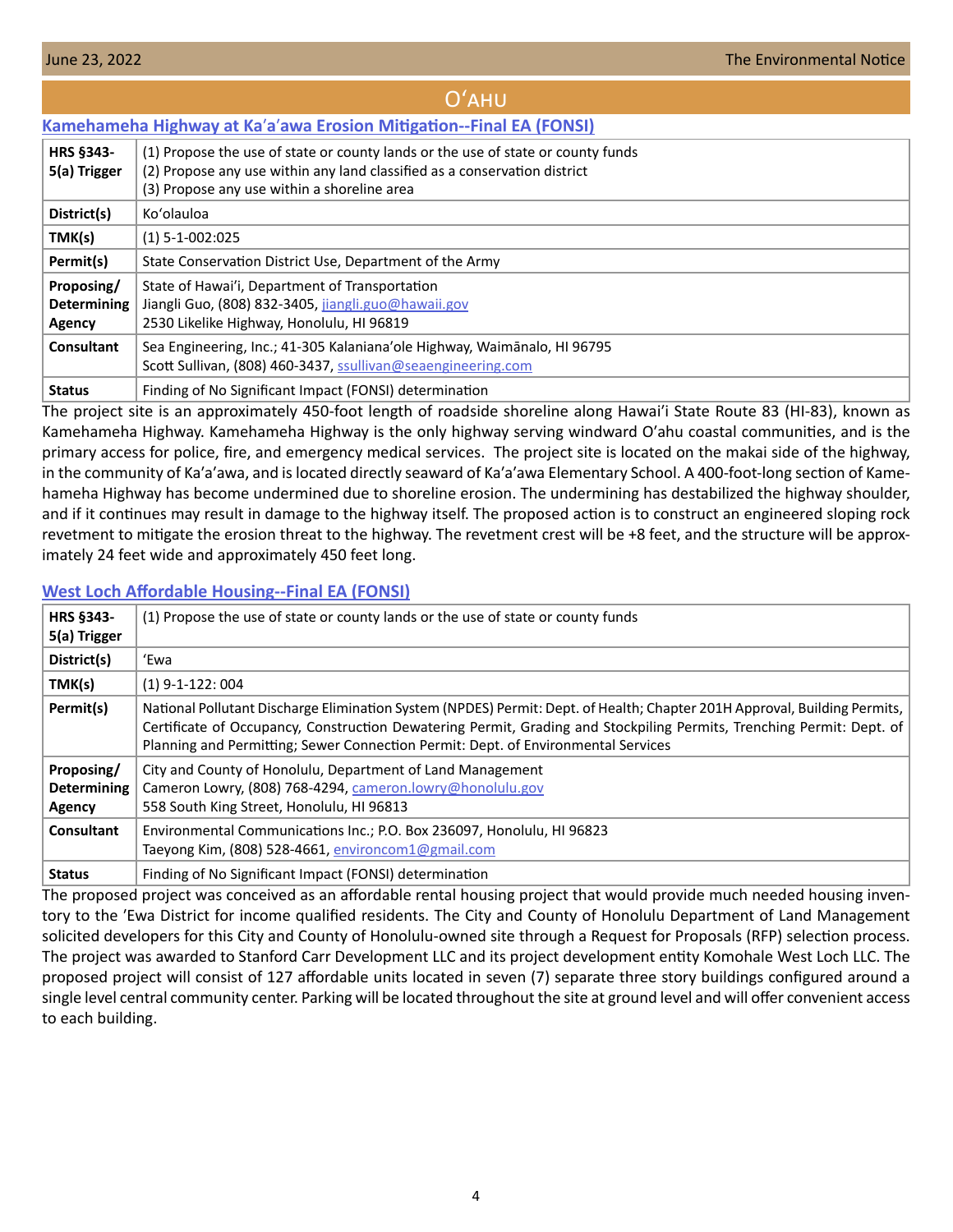# Chapter 25, Revised Ordinances of Honolulu

<span id="page-4-0"></span>Use of the Special Management Area (SMA) is not a trigger under Chapter 343, but developments in Oʻahu's SMA are required to go through an environmental review process that mirrors the procedural requirements of [HRS Chapter 343](https://www.capitol.hawaii.gov/hrscurrent/Vol06_Ch0321-0344/HRS0343/HRS_0343-.htm), pursuant to [Revised Ordinances of Honolulu, Chapter 25.](https://www.honolulu.gov/rep/site/ocs/roh/ROH_Chapter_25_article_1_12.pdf) Developments being reviewed under Chapter 25 but not Chapter 343 appear here.

## **[Two SFRs at 10 Kamani Kai Place--Draft EA \(AFNSI\)](https://files.hawaii.gov/dbedt/erp/Other_TEN_Publications/2022-06-23-OA-Chapter-25-DEA-Two-SFRs-at-10-Kamani-Kai-Place.pdf)**

| District/TMK               | Ko'olaupoko / (1) 4-3-015: 055                                                                                                                                                                                   |
|----------------------------|------------------------------------------------------------------------------------------------------------------------------------------------------------------------------------------------------------------|
| Permit(s)                  | Special Management Area Use Permit                                                                                                                                                                               |
| <b>Approving</b><br>Agency | City and County of Honolulu, Department of Planning and Permitting<br>650 South King Street, 7th Floor, Honolulu, HI 96813<br>Laura Mo, Land Use Permits Division, (808) 768-8025, laura.mo@honolulu.gov         |
| Applicant                  | Jennifer Rainin 2007 Trust; 155 Grand Avenue, Oakland, CA 94612 (510) 282-0552                                                                                                                                   |
| <b>Consultant</b>          | PBR Hawaii; 1011 Bishop Street, Suite 650, Honolulu, HI 96813<br>Bradley Furuya, (808) 521-5631, bfuruya@pbrhawaii.com                                                                                           |
| <b>Status</b>              | 30-day public review and comment period starts. Comments are due by July 25, 2022. Please click on title link above to<br>read the document, then send comments to the approving agency and copy the consultant. |

The applicant proposes to build two one-story single-family homes on a vacant lot in the R-10 zoning district in Kailua. The main residence will comprise of three bedrooms, three and one-half baths, and three covered lanais. The second dwelling will comprise of three bedrooms, three baths, and one lanai. A pool courtyard will include a pavilion for exercise and a pool bath. The project is entirely within the Special Management Area, with all development outside of the Shoreline Setback area.

## **[Hawaiian Cement Sand Shed--Draft EA \(AFNSI\)](https://files.hawaii.gov/dbedt/erp/Other_TEN_Publications/2022-06-23-OA-Chapter-25-DEA-Hawaiian-Cement-Sand-Shed.pdf)**

| District/TMK                      | 'Ewa / (1) 9-1-026: 056                                                                                                                                                                                          |
|-----------------------------------|------------------------------------------------------------------------------------------------------------------------------------------------------------------------------------------------------------------|
| Permit(s)                         | SMA Use Permit, NPDES, Construction Permits                                                                                                                                                                      |
| <b>Approving</b><br><b>Agency</b> | City and County of Honolulu, Department of Planning and Permitting<br>Malynne Simeon, (808) 768-8023, msimeon@honolulu.gov<br>650 South King Street, 7th Floor, Honolulu, HI 96813                               |
| Applicant                         | Hawaiian Cement Corporation; 91-650 Malakole St., Kapolei, HI 96707<br>Jim Gomes, Cement Division General Manager, (808) 284-7976                                                                                |
| Consultant                        | R.M. Towill Corporation; 2024 North King Street, Suite 200, Honolulu, HI 96819-3494<br>Isaiah Sato, (808) 842-1133, Isaiahs@rmtowill.com                                                                         |
| <b>Status</b>                     | 30-day public review and comment period starts. Comments are due by July 25, 2022. Please click on title link above to<br>read the document, then send comments to the approving agency and copy the consultant. |

The Applicant, Hawaiian Cement Corporation, proposes the construction of a new sand shed for their operations in James Campbell Industrial Park (JCIP), Kapolei, O`ahu. The Applicant proposes to construct a 37,975‐square‐foot sand shed over an existing concrete surface. The sand shed will be approximately 50 feet tall. The Project will also include an approximately 300‐ foot long retaining wall, septic tank and leach field, and waterline and fire hydrant improvements. The Project will be located on a 7.652‐acre site at 91‐055 Kaomi Loop, Kapolei, HI, 96707. The Applicant has an existing sand shed operation on a neighboring parcel, located makai of the Project Site. This proposed sand shed will replace that operation. There are five existing employees at the Project Site and a sixth employee will relocate from the neighboring parcel.

# Previously Published Documents Open for Comment

**Status:** The comment period for these projects began previously. Comments are due July 8, 2022. Please click on the links below to read a document, then send comments to the relevant agency and copy any relevant applicant and/or consultant identified in the submission form that follows the initial agency letter.

**O**ʹ**ahu**

**[University of Hawai'i, Mānoa Campus, Long Range Development Plan Update--Draft EA \(AFNSI\)](https://files.hawaii.gov/dbedt/erp/Doc_Library/2022-06-08-OA-DEA-UHM-LRDP.pdf)**

# **Kaua**ʹ**i [Kauaʻi Island Utility Cooperative Habitat Conservation Plan \(EISPN\)](https://files.hawaii.gov/dbedt/erp/Doc_Library/2022-06-08-KA-EISPN-Kauai-Island-Utility-Cooperative-Habitat-Conservation-Plan.pdf)**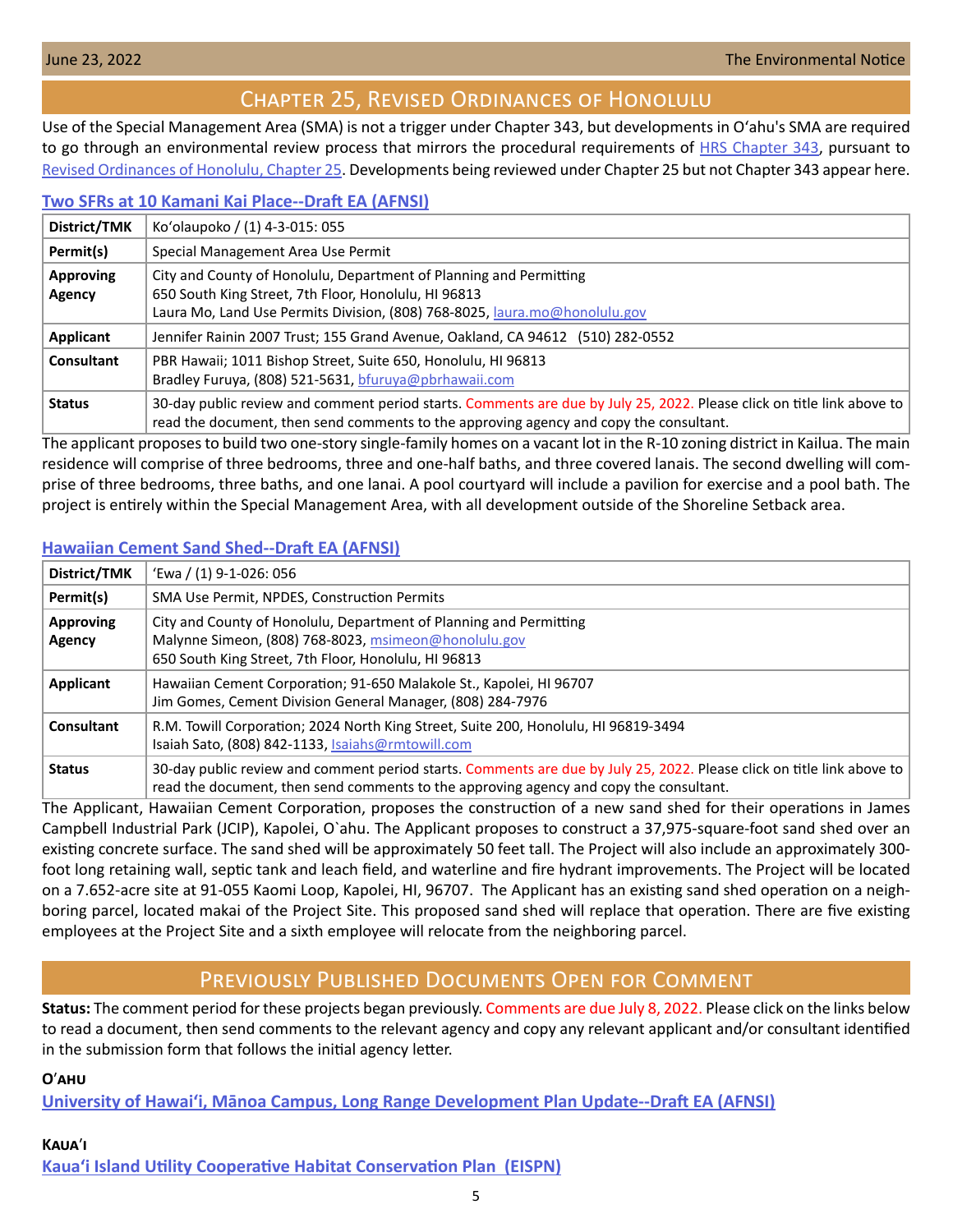# Coastal Zone Management Notices

# Federal Consistency Reviews

<span id="page-5-0"></span>The following federal actions are being reviewed for consistency with the enforceable policies of the Hawaiʻi Coastal Zone Management (CZM) Program, including the CZM objectives and policies in Hawai'i Revised Statutes, Chapter 205A. Federal consistency, pursuant to Section 307 of the Coastal Zone Management Act of 1972 (CZMA), as amended, generally requires that federal actions, within and outside of the coastal zone, which have reasonably foreseeable effects on any coastal use (land or water) or natural resource of the coastal zone be consistent with the enforceable policies of a state's federally approved coastal management program. Federal actions include federal agency activities, federal license or permit activities, and federal financial assistance activities. This public notice is being provided in accordance with § 306(d)(14) of the CZMA, and federal regulations at 15 CFR § 930.2, § 930.42, and § 930.61. General information about federal consistency is available at the [Hawai](http://planning.hawaii.gov/czm/federal-consistency/)ʻi [CZM Program web site,](http://planning.hawaii.gov/czm/federal-consistency/) or call (808) 587-2878.

For specific information or questions about an action listed below, contact the CZM staff person identified for each action. The CZM Program is required to adhere to federal review deadlines, therefore, comments must be received by the date specified. Comments may be submitted by mail or electronic mail, to the addresses below.

**Mail:** Office of Planning and Sustainable Development **Email:** [Debra.L.Mendes@hawaii.gov](mailto:Debra.L.Mendes%40hawaii.gov?subject=) Department of Business, Economic Development and Tourism P.O. Box 2359, Honolulu, HI 96804

## **Kawaihae Harbor Ramp and Dolphin Repair project, Hawai**ʹ**i Island**

**Proposed Action:** The U.S. Army Garrison-Hawaii (USAG-HI) proposes to repair its existing vessel berthing and mooring infrastructure at Kawaihae Harbor. The project area is located within 10.8 acres of Army-controlled land at the southwest corner of Kawaihae Harbor and includes three mooring dolphins and concrete landing ramp and a 3-acre Army-owned submerged land parcel, which together serve as the Army's vessel berthing and mooring area. The dolphins are pile-supported structures with concrete pile caps (i.e., platforms) that provide mooring points for vessels berthing at the landing ramp. The proposed activity involves: 1) the replacement of one mooring dolphin (Dolphin No. 1); 2) repairs to fenders and bumpers on two mooring dolphins (Dolphin No. 2 and No. 3); 3) repair of the concrete landing ramp. The proposed activity will require approximately 6-9 months to complete.

| Location:              | Kawaihae Harbor, Hawai'i Island [TMK (3) 6-1-003:022 por] |
|------------------------|-----------------------------------------------------------|
| <b>Federal Action:</b> | Federal Agency Activity by U.S. Army Garrison Hawaii      |
| <b>CZM Contact:</b>    | Debra Mendes, (808) 587-2840, Debra.L.Mendes@hawaii.gov   |
| <b>Comments Due:</b>   | July 7, 2022                                              |

## Special Management Area (SMA) Minor Permits

The SMA Minor permits below have been approved [\(HRS § 205A-30\)](https://www.capitol.hawaii.gov/hrscurrent/Vol04_Ch0201-0257/HRS0205A/HRS_0205A-0030.htm). For more information, contact the relevant county/state planning agency: Honolulu [(808) 768-8015]; Hawaiʻi [East (808) 961-8288], [West (808) 323-4770]; Kauaʻi [(808) 241-4050]; Maui [(808) 270-7735]; Kakaʻako or Kalaeloa Community Development District [(808) 587-2846]

| Location (TMK)                                  | <b>Description (File No.)</b>                                                                                                   | <b>Applicant/Agent</b>                                             |
|-------------------------------------------------|---------------------------------------------------------------------------------------------------------------------------------|--------------------------------------------------------------------|
| Hawai'i: North Kona (7-8-020: 013)              | Land and Resource Management/Access Improvements (SMM-<br>21-000442 Amended)                                                    | Kamehameha Schools                                                 |
| Hawai'i: Waiākea (2-1-018: 006, 007<br>and 010) | Loko I'a Restoration and Maintenance; Land and Resource<br>Management; Community Building and Events (PL-SMM-<br>2022-000022)   | Hui Ho'oleimaluō                                                   |
| Maui: Lahaina (4-4-001: 097)                    | Kaanapali Shores Pool and Deck Repair (SM2 2022-00002)                                                                          | Lance Towers                                                       |
| Maui: Lahaina (4-3-008: 023)                    | After-the-Fact Conversion of a Hobby Room with Wet Bar and<br>Bathroom (SM2 2022-00020)                                         | Mariana Schechter                                                  |
| Maui: Kīhei (3-9-037: 043)                      | After-the-Fact Improvements (SM2 2022-00022)                                                                                    | Robert Hollifield and Roxana Hollifield                            |
| O'ahu: Hale'iwa (6-1-008: 024 and<br>030)       | Allow the Addition of Six Panel Antennas, One Global Posi-<br>tioning System Antenna, and Ancillary Equipment (2022/<br>SMA-25) | T-Mobile West LLC/Wireless Resourc-<br>es                          |
| O'ahu: Waikīkī (3-1-031: 009 and 010)           | Kaimana Beach Outdoor Shower Improvements (2022/SMA-39)                                                                         | Department of Facility Maintenance,<br>City and County of Honolulu |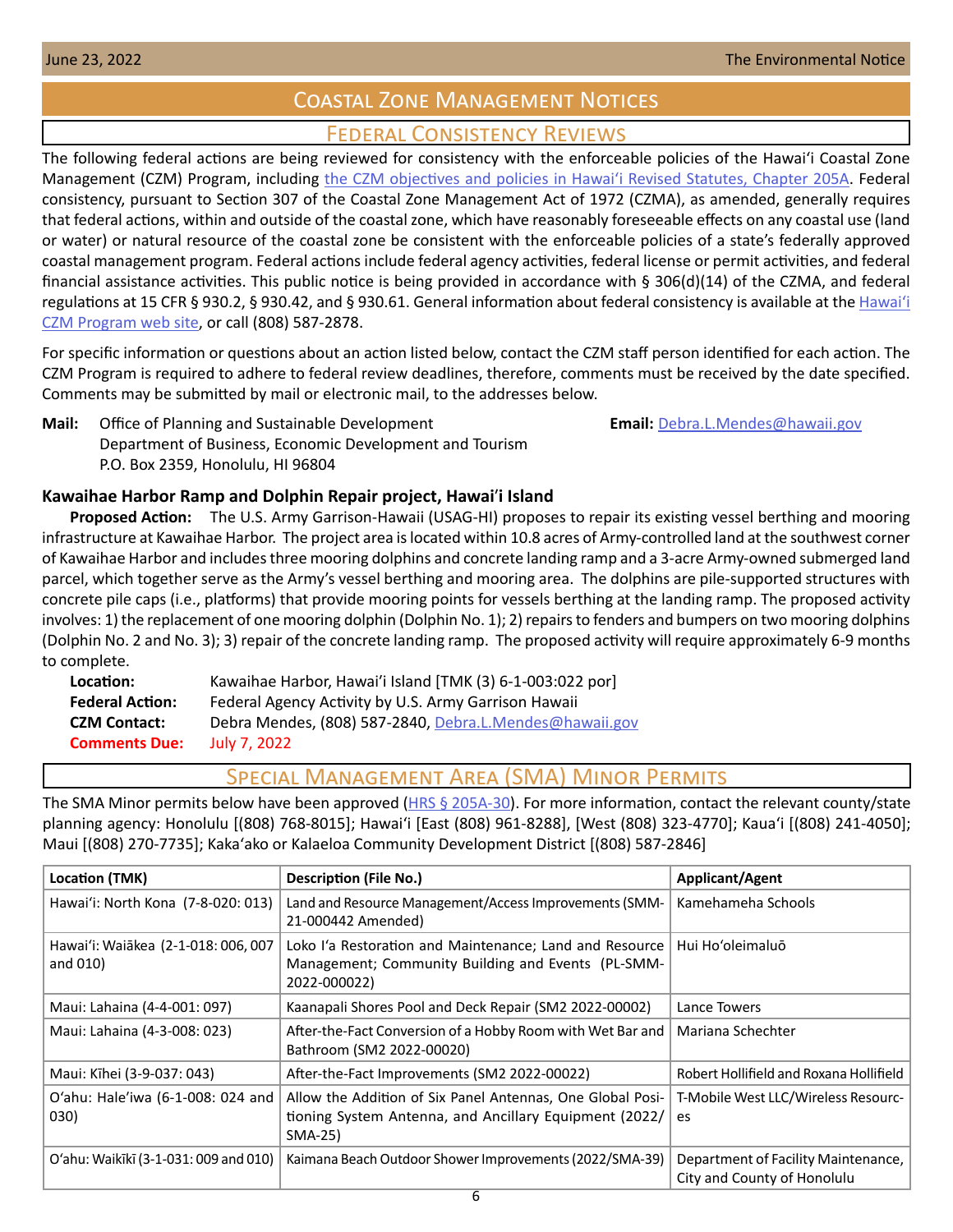# **SHORELINE NOTICES**

## Applications for Shoreline Certification

<span id="page-6-0"></span>The shoreline certification applications below are available for review and comment at the Department of Land and Natural Resources offices on Kaua'i, Hawai'i, Maui, and Honolulu, 1151 Punchbowl Street, Room 220 ([HRS § 205A-42](https://www.capitol.hawaii.gov/hrscurrent/Vol04_Ch0201-0257/HRS0205A/HRS_0205A-0042.htm) and [HAR § 13-](https://dlnr.hawaii.gov/ld/files/2013/07/Ch13-222-Amend-Compil-Stand-Rev1.pdf) [222-12](https://dlnr.hawaii.gov/ld/files/2013/07/Ch13-222-Amend-Compil-Stand-Rev1.pdf)). **Maps and photos of each application file can be viewed [here](https://ags.hawaii.gov/survey/shoreline/#apps)**. All comments shall be submitted in writing to the State Land Surveyor, 1151 Punchbowl Street, Room 210, Honolulu, HI 96813 and postmarked no later than 15 calendar days from the date of this public notice of the application. For more information, call Ian Hirokawa at (808) 587-0420.

| File No. | Location                            | <b>TMK</b> | Applicant                                              | Owner                                        |
|----------|-------------------------------------|------------|--------------------------------------------------------|----------------------------------------------|
| OA-1991  | 4895 Kalaniana'ole Highway, O'ahu   |            | $(1)$ 3-5-058: 001   Engineers Surveyors Hawaii, Inc.  | Robert P. Riggs Trust                        |
| OA-1992  | 47-099 Kamehameha Hwy., O'ahu 96744 |            | $(1)$ 4-7-019: 061   Ailana Surveying & Geomatics      | Eric Aakhus                                  |
| MA-784   | 130 Kai Malina Parkway, Maui        |            | (2) 4-4-014: 006   Austin, Tsutsumi & Associates, Inc. | Honua Kai Condominium  <br>Association, Inc. |

## Proposed Shoreline Certifications and Rejections

The shoreline notices below have been proposed for certification or rejection by the Department of Land and Natural Resourc-es [\(HRS § 205A-42](http://HRS § 205A-42) and [HAR § 13-222-26\)](https://dlnr.hawaii.gov/ld/files/2013/07/Ch13-222-Amend-Compil-Stand-Rev1.pdf). Any person or agency who wants to appeal shall file a notice of appeal in writing with DLNR no later than 20 calendar days from the date of this public notice. Send the appeal to the Board of Land and Natural Resources, 1151 Punchbowl Street, Room 220, Honolulu, Hawai'i 96813.

| File No. | <b>Status</b> | Location                             | TMK                | Applicant                              | Owner                           |
|----------|---------------|--------------------------------------|--------------------|----------------------------------------|---------------------------------|
| OA-1984  | Proposed      | 44-006 Aumoana Place, O'ahu 96744    | $(1)$ 4-4-022: 008 | Austin, Tsutsumi &<br>Associates, Inc. | Donald W. and Brenda J. McClure |
| MA-766   | Proposed      | 5066 Makena Road, Maui 96753         | $(2)$ 2-1-007: 099 | Sam Kolias                             | Sam Kolias                      |
| MA-772   | Proposed      | 3300 Wailea Alanui Drive, Maui 96753 | $(2)$ 2-1-008: 064 | Warren S. Unemori<br>Engineering Inc.  | Wailea Ekahi Condominium        |
| MA-781   | Proposed      | 310 Pa'ani Place, Maui 96779         | $(2)$ 3-8-002: 036 | Ailana Surveying &<br>Geomatics, LLC   | <b>Edward Wayne</b>             |

# **FEDERAL NOTICES**

As a courtesy, listed below are some relevant entries from the Federal Register published since the last issue of *The Environmental Notice*. For more information, click on the title link, also available at [www.federalregister.gov.](http://www.federalregister.gov)

## **Notice: [Notice of Intent To Prepare an Environmental Impact Statement for the Kauai Island Utility Cooperative](https://www.federalregister.gov/documents/2022/06/08/2022-11746/notice-of-intent-to-prepare-an-environmental-impact-statement-for-the-kauai-island-utility)  [Habitat Conservation Plan, Kauai, HI](https://www.federalregister.gov/documents/2022/06/08/2022-11746/notice-of-intent-to-prepare-an-environmental-impact-statement-for-the-kauai-island-utility) (published by the Fish and Wildlife Service on 06/08/2022)**

We, the U.S. Fish and Wildlife Service (Service), provide this notice to announce that the Kauai Island Utility Cooperative (KIUC) is preparing a habitat conservation plan (HCP) in support of its anticipated application for an incidental take permit (ITP) under the Endangered Species Act for activities it would undertake in managing existing and future powerlines and lighting. We intend to prepare an environmental impact statement to evaluate the effects on the human environment related to this request, and on any potential issuance of an ITP and implementation of the HCP. In accordance with the National Environmental Policy Act (NEPA), we are opening a public scoping period and announcing a virtual public scoping meeting. In 2016, we published a notice of intent to prepare an EIS. Any comments submitted then do not need to be resubmitted, as they will be reconsidered.

We will accept online or hardcopy comments. Comments submitted online at <https://www.regulations.gov/> must be received by 11:59 p.m. Eastern Time on July 8, 2022. Hardcopy comments must be received or postmarked on or before July 8, 2022; please click on the title link above for information about submitting comments. The Service will hold one public meeting during the scoping period. To help protect the public and limit the spread of the COVID-19 virus, the public meeting will be held on June 28, 2022 from 5 p.m. to 7 p.m. Hawaii Standard Time. A link and access instructions for the virtual scoping meeting will be posted to [https://www.fws.gov/pacificislands/](https://www.fws.gov/ pacificislands/ ) at least one week prior to the public meeting dates.

*This entry regards the NEPA EIS for the subject action; a similar EIS is being prepared pursuant to the requirements of HRS Chapter 343 (HEPA). The HEPA EIS Preparation Notice has been published previously in this bulletin, and can be found [here](https://files.hawaii.gov/dbedt/erp/Doc_Library/2022-06-08-KA-EISPN-Kauai-Island-Utility-Cooperative-Habitat-Conservation-Plan.pdf). Comments are similarly due on July 8, 2022.*